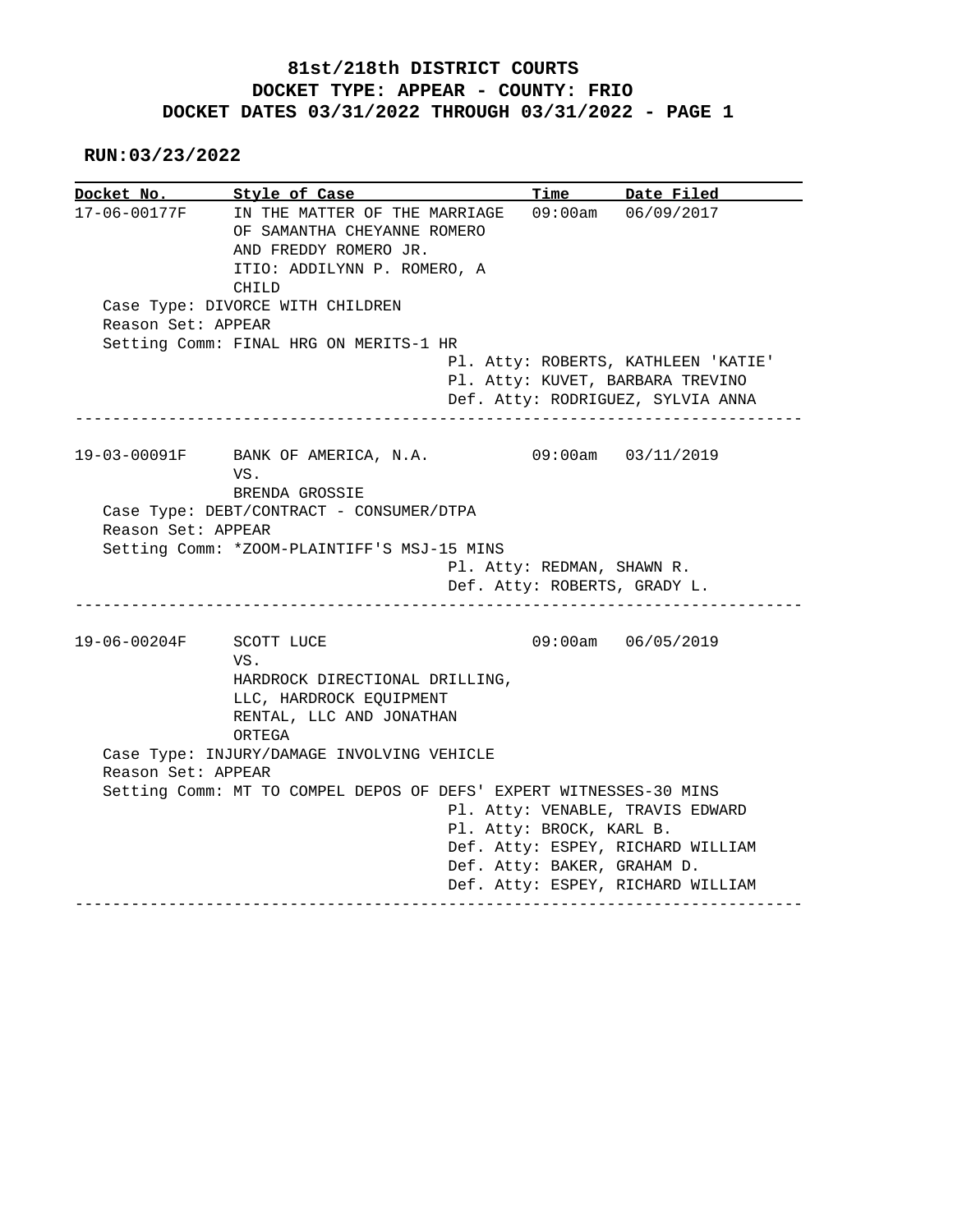**RUN:03/23/2022**

**<u>Docket No.</u> Style of Case Time Date Filed**  19-11-00387F DANDYDOG PROPERTY & EQUIPMENT, 09:00am 11/25/2019 LLC AND SMITTY'S HEAVY HAULING, LLC VS. ESSENTIAL LOGISTICS, LLC AND LUIS GALICIA Case Type: DEBT/CONTRACT - DEBT/CONTRACT Reason Set: APPEAR Setting Comm: DEFS MT TO QUASH DEPO ON WRITTEN QSTNS-30 MINS Pl. Atty: CALDWELL, G. WADE Pl. Atty: RAMIREZ, M. EDUARDO Def. Atty: WAUSON, JOHN WESLEY Def. Atty: WAUSON, JOHN WESLEY ------------------------------------------------------------------------------ 20-11-00316F TERRENCE FOHN GABIE 09:00am 11/06/2020 VS. CALVIN MITCHELL AND LINDEN BULK TRANSPORTATION, LLC. Case Type: INJURY/DAMAGE INVOLVING VEHICLE Reason Set: APPEAR Setting Comm: DEF, LINDEN'S MT TO QUASH-20 MINS Pl. Atty: ESPINOZA, JAVIER Pl. Atty: VILLASENOR-HERNANDEZ, DANNIC Def. Atty: RANGEL, DAVID R. Def. Atty: VEGA, NIKKI ------------------------------------------------------------------------------ 21-02-00035F IMOM: JULIA MARIE SAENZ 09:00am 02/25/2021 & LEONARDO V. SAENZ & ITIO: C.M.S., A CHILD Case Type: DIVORCE W/CHILDREN Reason Set: APPEAR Setting Comm: MT TO STRIKE LIS PENDENS-15 MINS Pl. Atty: RAMIREZ III, TOMAS Def. Atty: BROWN, OLGA ------------------------------------------------------------------------------ 21-03-00059F IMOM: KARLA ERIKA INESS AND 09:00am 03/23/2021 EMMITT PATRICK INESS AND ITIO: TRISTEN COLE INESS, A CHILD Case Type: DIVORCE WITH CHILDREN Reason Set: APPEAR Setting Comm: ENTRY OF DECREE & APVL OF QDRO-15 MINS Pl. Atty: RODRIGUEZ, SYLVIA ANNA Def. Atty: BUTLER, CHASE W. ------------------------------------------------------------------------------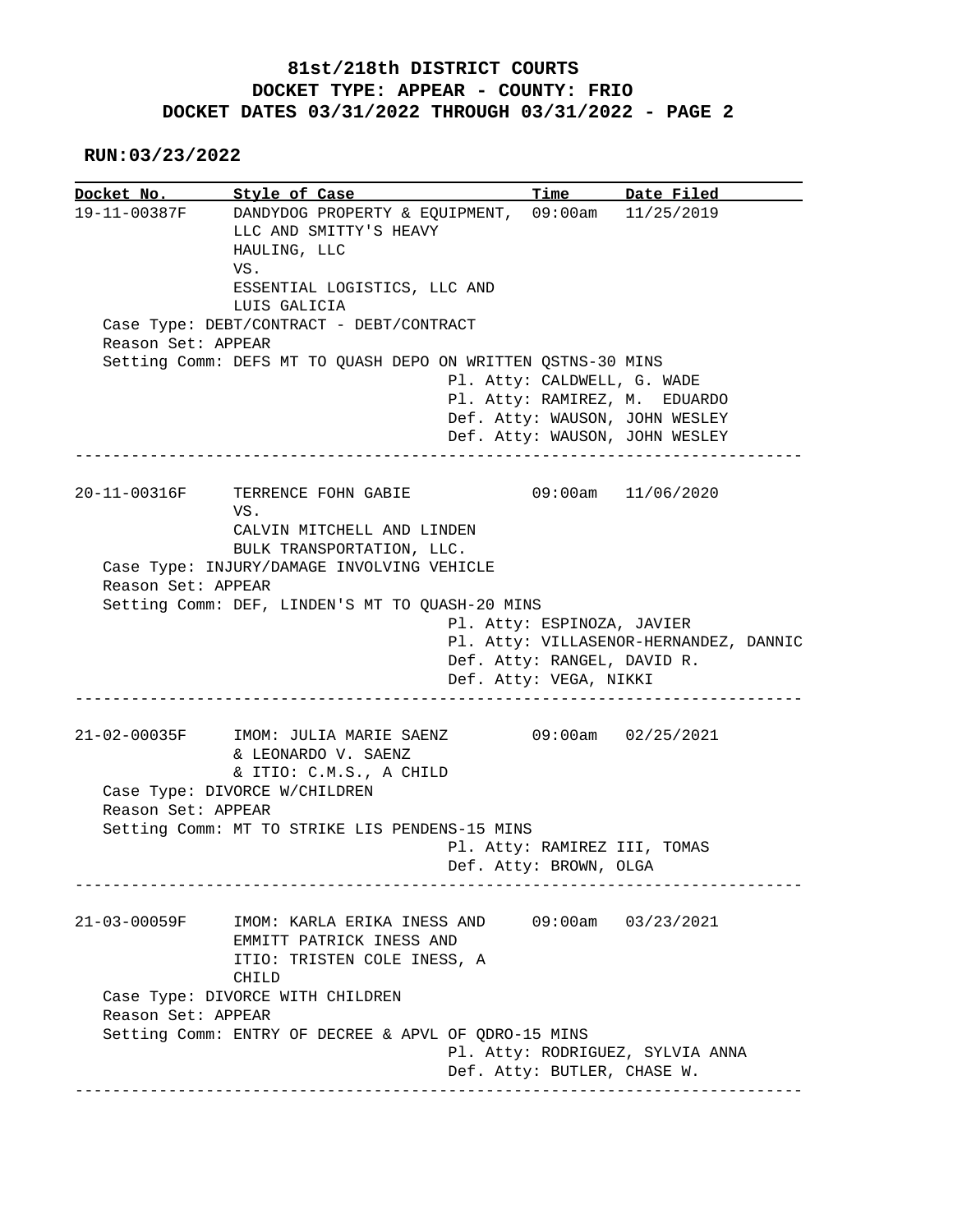**RUN:03/23/2022**

**Docket No.** Style of Case Time Date Filed 21-05-00137F IN THE INTEREST OF 09:00am 05/06/2021 UNIKE ZARZOSA, TRISTAN ZARZOSA, AND EVAN ZARZOSA, CHILDREN Case Type: PARENT/CHILD RELATIONSHIP Reason Set: APPEAR Setting Comm: MT FOR ENFORCEMENT-30 MINS Pl. Atty: ROBERTS, KATHLEEN 'KATIE' Def. Atty: ------------------------------------------------------------------------------ 21-05-00142F CARLOS GARCIA 09:00am 05/11/2021 **VS** The Second Second Second Second Second Second Second Second Second Second Second Second Second Second Second Second Second Second Second Second Second Second Second Second Second Second Second Second Second Second Sec DUVELSA PEREZ VENTURA, ET AL Case Type: QUIET TITLE Reason Set: APPEAR Setting Comm: PET'S MT FOR DCO-5 MINS Pl. Atty: RAMIREZ III, TOMAS Pl. Atty: PATTERSON JR., JOHN H. Pl. Atty: ROBERTS, GRADY L. Def. Atty: AHL, STEPHEN J. Def. Atty: AHL, STEPHEN J. Def. Atty: AHL, STEPHEN J. Def. Atty: AHL, STEPHEN J. Def. Atty: AHL, STEPHEN J. Def. Atty: Def. Atty: AHL, STEPHEN J. Def. Atty: AHL, STEPHEN J. ------------------------------------------------------------------------------ 21-06-00190F DUSTIN LEE HEDLOF 09:00am 06/14/2021 VS. STATE OF TEXAS Case Type: EXPUNCTION Reason Set: APPEAR Setting Comm: \*ZOOM\*EXPUNCTION HRG - 5 MIN Pl. Atty: KASSIM, YOUSEF K. Def. Atty: ------------------------------------------------------------------------------ 21-08-00238F IMOM: AMBROCIO C. MANZANRES 09:00am 08/04/2021 AND GABINA A. EGUIA Case Type: DIVORCE NO CHILDREN Reason Set: APPEAR Setting Comm: \*INTERPRETER\*FINAL HRG-2 HOURS Pl. Atty: RODRIGUEZ, SYLVIA ANNA Def. Atty: PRO SE - EGUIA, GABINA ALVA ------------------------------------------------------------------------------